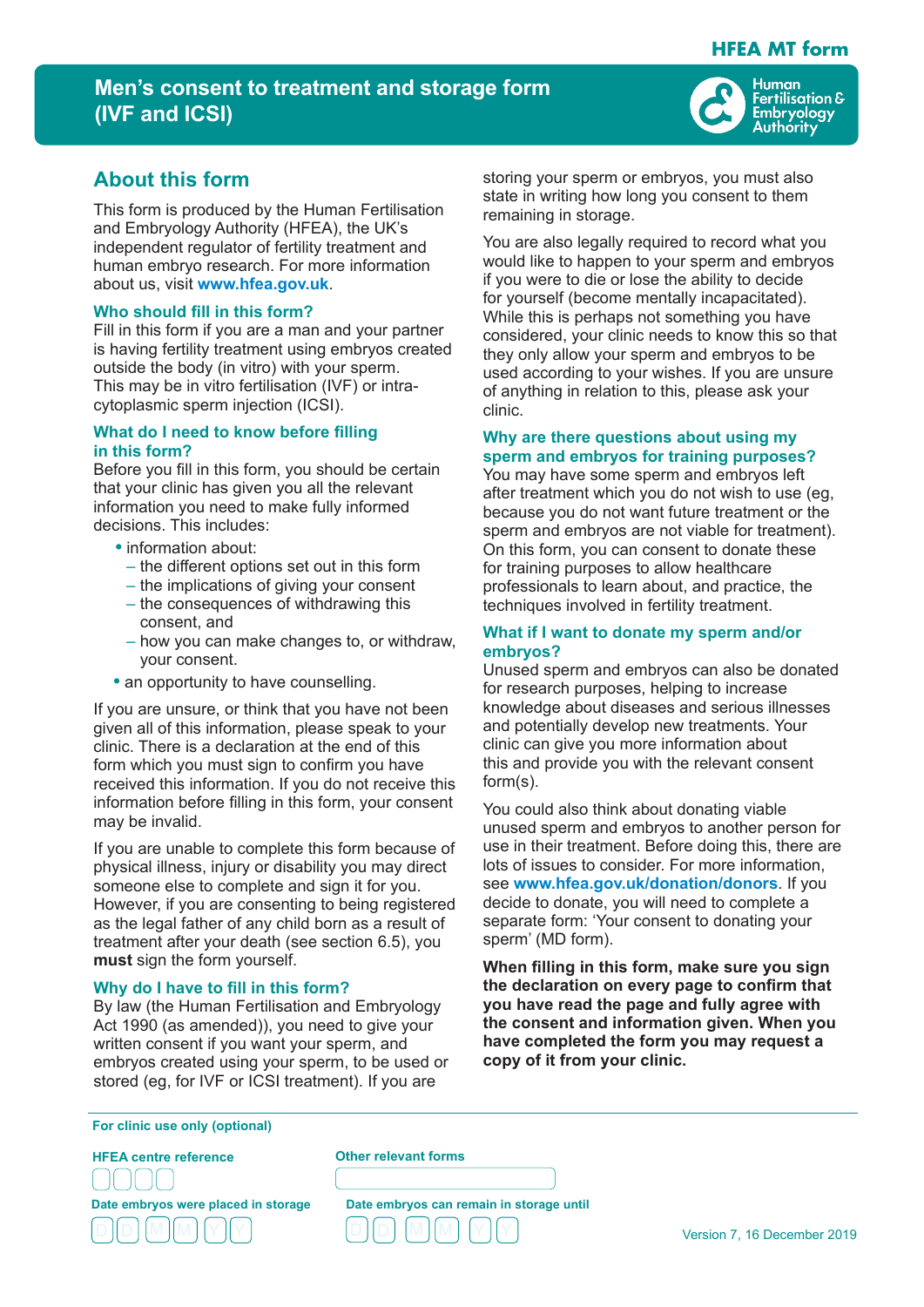| 1                                                                                             | <b>About you</b>                                                                                                                                           |  |
|-----------------------------------------------------------------------------------------------|------------------------------------------------------------------------------------------------------------------------------------------------------------|--|
| 1.1                                                                                           | Your first name(s)<br>Place clinic sticker here                                                                                                            |  |
|                                                                                               |                                                                                                                                                            |  |
| 1.2                                                                                           | <b>Your surname</b>                                                                                                                                        |  |
|                                                                                               |                                                                                                                                                            |  |
| 1.3                                                                                           | <b>Your date of birth</b><br><b>Your NHS/CHI/HCN/passport</b><br>1.4                                                                                       |  |
|                                                                                               | number (please circle)                                                                                                                                     |  |
|                                                                                               |                                                                                                                                                            |  |
| $\overline{2}$                                                                                | <b>About your partner</b>                                                                                                                                  |  |
| 2.1                                                                                           | Your partner's first name(s)<br>Place clinic sticker here:                                                                                                 |  |
|                                                                                               |                                                                                                                                                            |  |
| 2.2                                                                                           | Your partner's surname                                                                                                                                     |  |
|                                                                                               |                                                                                                                                                            |  |
| 2.3                                                                                           | Your partner's NHS/CHI/HCN/passport<br>Your partner's date of birth<br>2.4<br>number (please circle)                                                       |  |
|                                                                                               |                                                                                                                                                            |  |
|                                                                                               |                                                                                                                                                            |  |
| $3\phantom{a}$                                                                                | <b>Your treatment</b>                                                                                                                                      |  |
| 3.1                                                                                           | Do you consent to your sperm being used to create embryos outside the                                                                                      |  |
|                                                                                               | body for your partner's treatment (eg, through IVF treatment)?<br>In order to create embryos for your partner's treatment you must provide your consent by |  |
| ticking the yes box below. Please note that the egg provider also has to give her consent for |                                                                                                                                                            |  |
|                                                                                               |                                                                                                                                                            |  |
|                                                                                               | embryos to be created.<br>Yes                                                                                                                              |  |
|                                                                                               |                                                                                                                                                            |  |
| 4                                                                                             | <b>Storing embryos</b>                                                                                                                                     |  |
| 4.1                                                                                           | Do you consent to the embryos (created outside the body with your sperm)<br>being stored?                                                                  |  |
|                                                                                               | Please note that embryos can only be stored if the egg provider has also given her consent.                                                                |  |
|                                                                                               | Yes ▶ after signing the page declaration below, continue on the next page.                                                                                 |  |
|                                                                                               | No → now sign the page declarations on this page and the next page then go straight to<br>section five.                                                    |  |
|                                                                                               | <b>NO CONTINUES ON the next page</b>                                                                                                                       |  |
|                                                                                               | <b>Page declaration</b>                                                                                                                                    |  |
|                                                                                               | <b>Date</b><br><b>Your signature</b>                                                                                                                       |  |
|                                                                                               | X                                                                                                                                                          |  |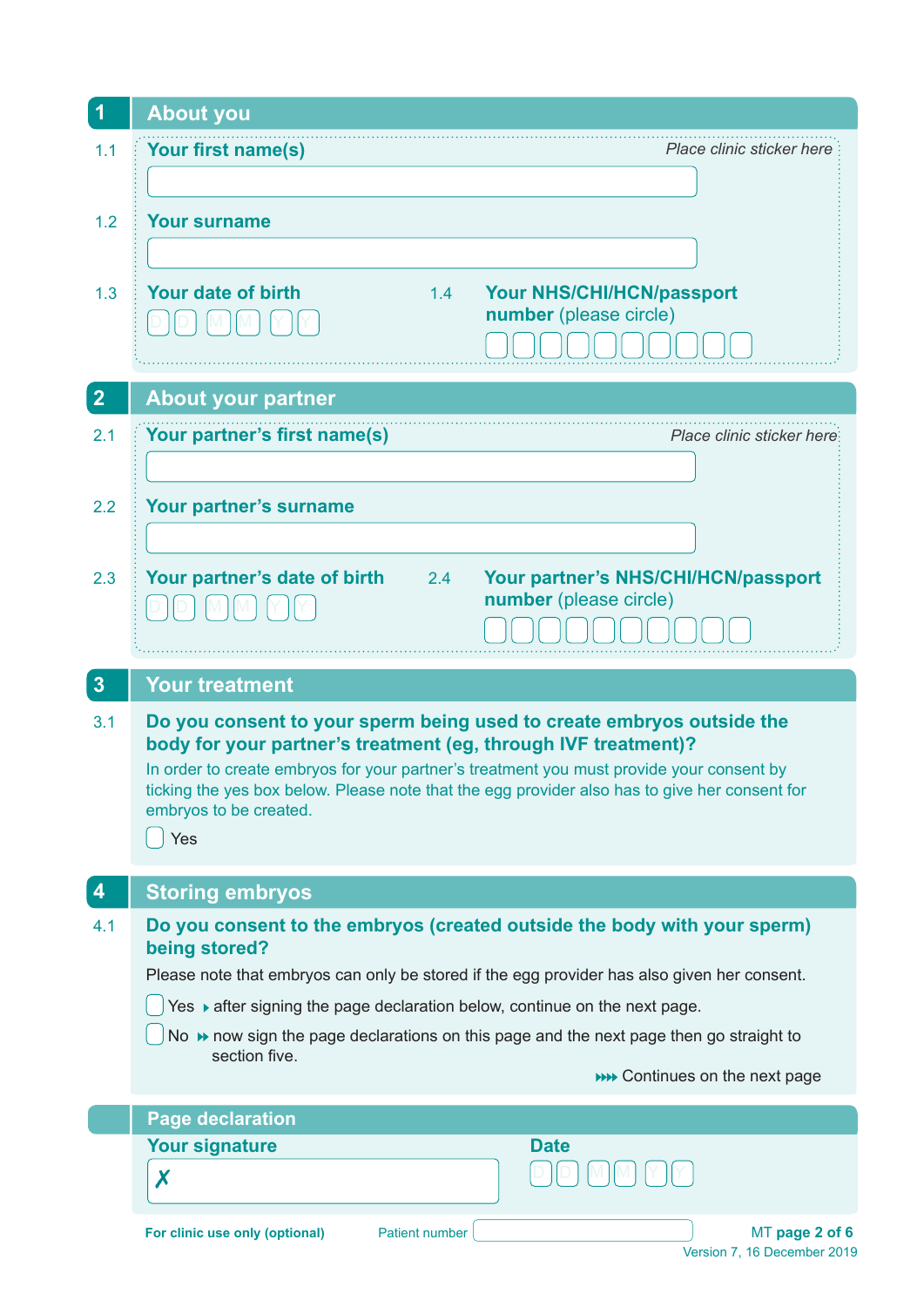# **4 Storing embryos** *continued*

# **Embryo storage periods**

You may wish to store any embryos left after treatment so they can be used in future treatment. To be stored, embryos are frozen or 'vitrified'. When considering how long to store for, you may want to think about how far in the future you might want/be able to use your stored embryos and the costs of storing – ask your clinic if you are unsure. The law permits you to store for any period up to 10 years but in cases where you or your partner are prematurely infertile, or likely to become prematurely infertile, you may store for longer, up to 55 years.

Please note that any arrangements you need to make regarding the practicalities of storage with your clinic or funding body are separate from this consent. For example, your clinic may only continue to store your embryos for the period you have specified in this form if you, or your funding provider, continue to pay the storage fees.

# 4.2 **Have you, or your partner, been diagnosed as prematurely infertile or likely to become prematurely infertile?**

Causes of premature infertility can include chemotherapy treatment and early menopause. Please speak to your clinic if you are unsure. If your circumstances change and either you or your partner become prematurely infertile, or are likely to become prematurely infertile, you and your partner can change your consent to store your embryos for up to 55 years.

 $No \triangleright go to 4.3.$ 

 $\Box$  Yes  $\rightarrow$  go straight to 4.4.

# 4.3 **For how long do you consent to store your embryos?**

You can consent to store your embryos for up to 10 years. Please note that the egg provider also has to give her consent to storage.

For 10 years

For a specific period (up to a maximum of 10 years)  $\blacktriangleright$  specify the number of years:

years

The consent period will start from the date of storage. Remember you can always change the time period you consent to by completing this form again and specifying the new total time period you would like your embryos to be stored for. For example, if you consented to five years' storage on the original form and wish to consent for a further five years (10 years in total), you should complete another copy of this form but tick the box for 10 years. This second form would supersede the first form you completed. **» Now sign the page declaration below and go straight to section five.**

# 4.4 **Premature infertility**

If you or your partner are prematurely infertile, or likely to become prematurely infertile, you can consent to store your embryos for up to 55 years. Although you can consent up to a maximum of 55 years on this form, before the first 10-year period has expired, your medical practitioner will need to certify in writing that the medical criteria for premature infertility have been met for storage to continue for more than 10 years. When the criteria have been met, the storage period will be extended by 10 years from the date the criteria are met.

Continues on the next page

| <b>Page declaration</b>        |                       |                                        |                |
|--------------------------------|-----------------------|----------------------------------------|----------------|
| <b>Your signature</b>          |                       | <b>Date</b>                            |                |
|                                |                       | D.<br>$\mathsf{M}\mathsf{M}\mathsf{N}$ |                |
| For clinic use only (optional) | <b>Patient number</b> |                                        | MT page 3 of 6 |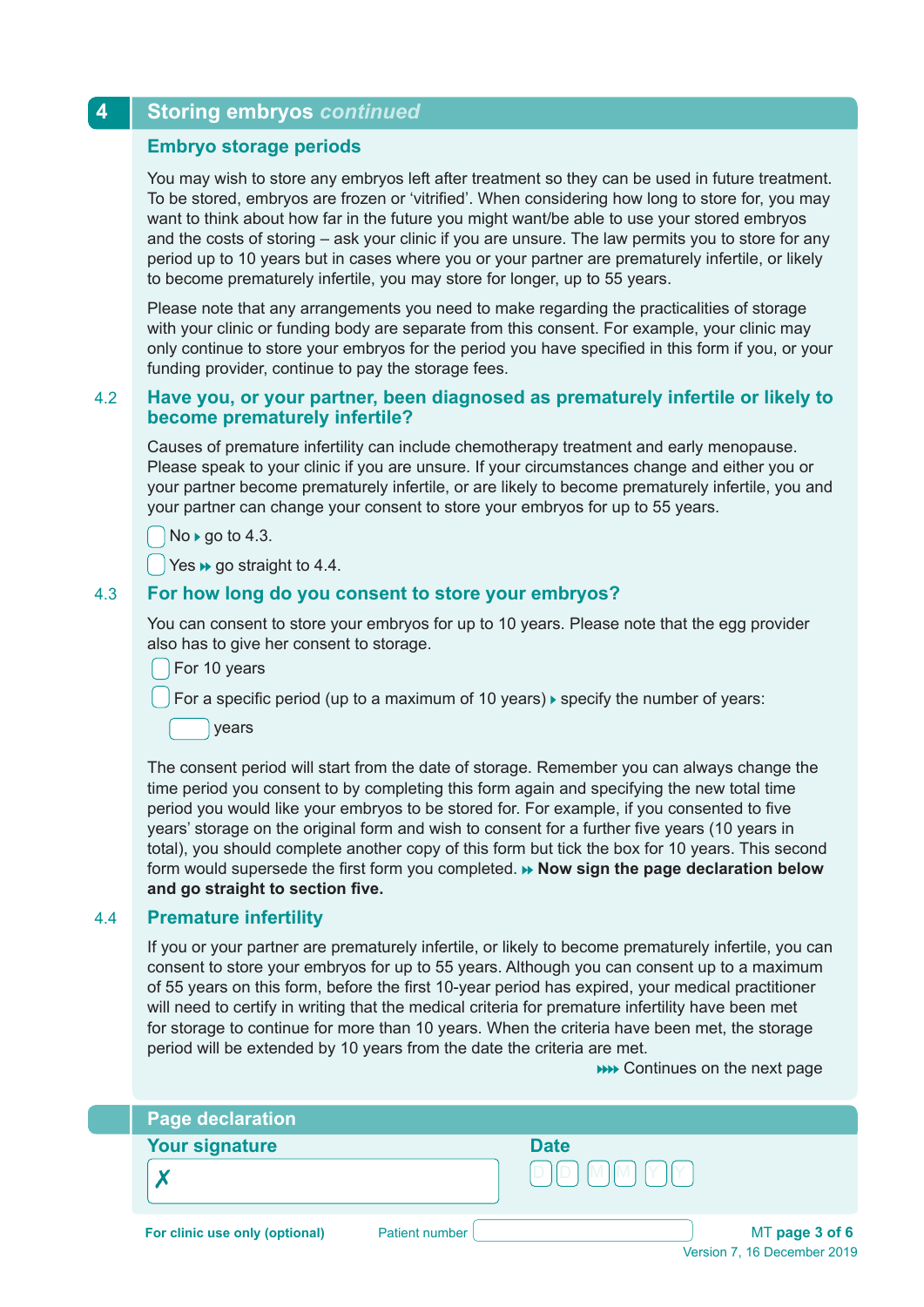| 4                                                                                                                  | <b>Storing embryos section 4.4 continued</b>                                                                                                                                                                                                                                                                                                                                                                                                                                                                      |  |  |
|--------------------------------------------------------------------------------------------------------------------|-------------------------------------------------------------------------------------------------------------------------------------------------------------------------------------------------------------------------------------------------------------------------------------------------------------------------------------------------------------------------------------------------------------------------------------------------------------------------------------------------------------------|--|--|
|                                                                                                                    | The storage period can then be extended by further 10 year periods (up to a maximum of 55<br>years) at any time within each extended storage period if it is shown that the criteria continue to<br>be met. For more information about this, please ask your clinic.                                                                                                                                                                                                                                              |  |  |
|                                                                                                                    | For how long do you consent to store your embryos?                                                                                                                                                                                                                                                                                                                                                                                                                                                                |  |  |
|                                                                                                                    | You do not need to fill in this section if you have completed section 4.3.                                                                                                                                                                                                                                                                                                                                                                                                                                        |  |  |
|                                                                                                                    | Please specify the number of years you consent to store your embryos for (up to a maximum of<br>$55$ ):<br>years.                                                                                                                                                                                                                                                                                                                                                                                                 |  |  |
|                                                                                                                    | Clinic staff: please attach all relevant medical practitioners' statements to this form.                                                                                                                                                                                                                                                                                                                                                                                                                          |  |  |
| $5\phantom{.}$                                                                                                     | Using sperm and embryos for training                                                                                                                                                                                                                                                                                                                                                                                                                                                                              |  |  |
| 5.1                                                                                                                | Do you consent to your sperm being used for training purposes?<br>$ $ Yes<br><b>No</b>                                                                                                                                                                                                                                                                                                                                                                                                                            |  |  |
| 5.2                                                                                                                | Do you consent to embryos (already created outside the body with your<br>sperm) being used for training purposes?                                                                                                                                                                                                                                                                                                                                                                                                 |  |  |
|                                                                                                                    | Please note that embryos can only be used if the egg provider has also given her consent.<br><b>No</b><br>Yes                                                                                                                                                                                                                                                                                                                                                                                                     |  |  |
| $6\phantom{a}$                                                                                                     | In the event of your death or mental incapacity                                                                                                                                                                                                                                                                                                                                                                                                                                                                   |  |  |
|                                                                                                                    | As part of your consent, you also need to decide what you would like to happen to your sperm,<br>or embryos created outside the body with your sperm, if you die or lose the ability to decide for<br>yourself (become mentally incapacitated). Please note that if you would like your partner to use<br>your sperm or embryos in the event of your death or mental incapacity, your partner should be<br>named on this form. Your embryos may only be used within the storage period you consented<br>to above. |  |  |
|                                                                                                                    | If you do not give your consent in the below section, your sperm or embryos must be<br>allowed to perish in the event of your death or mental incapacity and cannot be used for<br>treatment.                                                                                                                                                                                                                                                                                                                     |  |  |
| Do you consent to your sperm being used to create embryos outside the<br>6.1<br>body for your partner's treatment? |                                                                                                                                                                                                                                                                                                                                                                                                                                                                                                                   |  |  |
|                                                                                                                    | Please note that the egg provider also has to give her consent for embryos to be created.                                                                                                                                                                                                                                                                                                                                                                                                                         |  |  |
|                                                                                                                    | If you die<br>If you become mentally incapacitated<br>Yes<br><b>No</b><br><b>No</b><br>Yes                                                                                                                                                                                                                                                                                                                                                                                                                        |  |  |
| 6.2                                                                                                                | Do you consent to embryos (already created outside the body with your<br>sperm) being used for your partner's treatment?                                                                                                                                                                                                                                                                                                                                                                                          |  |  |
|                                                                                                                    | Please note that embryos can only be used if the egg provider has also given her consent.<br>If you die<br>If you become mentally incapacitated                                                                                                                                                                                                                                                                                                                                                                   |  |  |
|                                                                                                                    |                                                                                                                                                                                                                                                                                                                                                                                                                                                                                                                   |  |  |
|                                                                                                                    | <b>No</b><br>Yes<br><b>No</b><br>Yes<br><b>NOTE:</b> Continues on the next page                                                                                                                                                                                                                                                                                                                                                                                                                                   |  |  |
|                                                                                                                    | <b>Page declaration</b>                                                                                                                                                                                                                                                                                                                                                                                                                                                                                           |  |  |
|                                                                                                                    | <b>Your signature</b><br><b>Date</b>                                                                                                                                                                                                                                                                                                                                                                                                                                                                              |  |  |
|                                                                                                                    | X                                                                                                                                                                                                                                                                                                                                                                                                                                                                                                                 |  |  |
|                                                                                                                    |                                                                                                                                                                                                                                                                                                                                                                                                                                                                                                                   |  |  |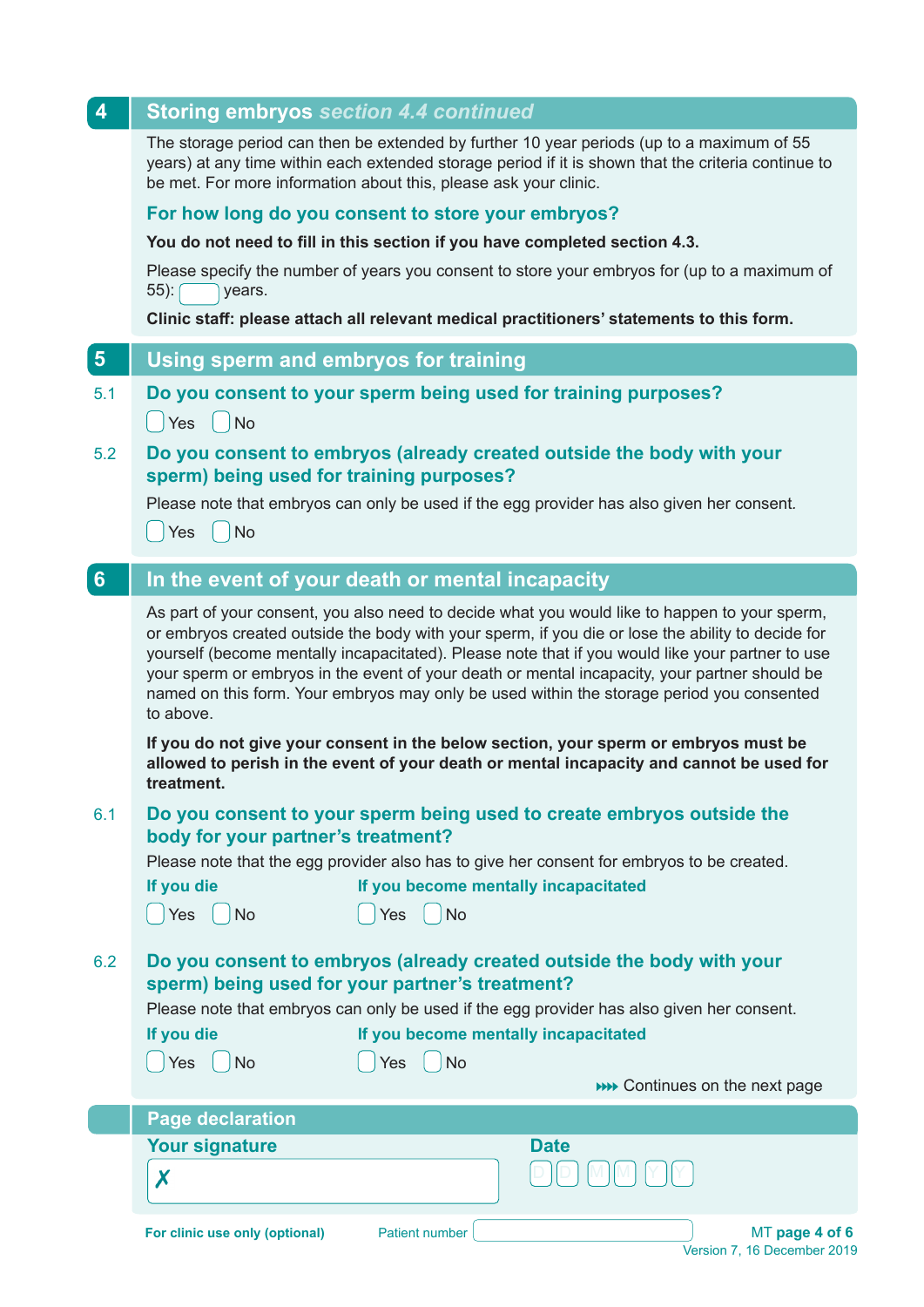| 6   | In the event of your death or mental incapacity continued                                                                                                                                                                                                                                                                                                                                                                                                                                                                                                                                                                                                                                                                                                                                                                                                                                                                                                                                                                                                                                                                                                                                                                                                                                                                                           |  |  |
|-----|-----------------------------------------------------------------------------------------------------------------------------------------------------------------------------------------------------------------------------------------------------------------------------------------------------------------------------------------------------------------------------------------------------------------------------------------------------------------------------------------------------------------------------------------------------------------------------------------------------------------------------------------------------------------------------------------------------------------------------------------------------------------------------------------------------------------------------------------------------------------------------------------------------------------------------------------------------------------------------------------------------------------------------------------------------------------------------------------------------------------------------------------------------------------------------------------------------------------------------------------------------------------------------------------------------------------------------------------------------|--|--|
| 6.3 | Do you consent to your sperm being used for training purposes?<br>If you become mentally incapacitated<br>If you die<br>Yes<br><b>No</b><br><b>No</b><br>Yes                                                                                                                                                                                                                                                                                                                                                                                                                                                                                                                                                                                                                                                                                                                                                                                                                                                                                                                                                                                                                                                                                                                                                                                        |  |  |
| 6.4 | Do you consent to embryos (already created outside the body with your<br>sperm) being used for training purposes?<br>Please note that embryos can only be used if the egg provider has also given her consent.<br>If you die<br>If you become mentally incapacitated<br>Yes<br><b>No</b><br><b>No</b><br>Yes<br>Other uses for your sperm or embryos<br>If you wish your sperm or embryos to be used in someone else's treatment if you die or become<br>mentally incapacitated, please speak to your clinic for more information. Depending on your<br>circumstances, you will need to complete one of the following:<br>• 'Your consent to donating your sperm' (MD form)<br>• 'Your consent to donating embryos' (ED form), or<br>• 'Men's consent to the use and storage of sperm or embryos for surrogacy' (MSG form).<br><b>Consent to birth registration</b><br>Complete this part of section six if you consented to your sperm, or embryos created<br>outside the body with your sperm, being used in your partner's treatment after your<br>death.<br>If you have given your consent to your sperm or embryos (to be created outside the body with<br>your sperm) being used after your death, you may also wish to consent to being registered as<br>the legal father of any child that is born as a result of your partner's treatment. |  |  |
| 6.5 | Do you consent to being registered as the legal father of any child born as a<br>result of your partner's treatment after your death?<br>By ticking yes, you consent to the following:<br>. I consent to my name, place of birth and occupation being entered on the register of births as<br>the legal father of any child born from my partner's treatment.<br>This register is kept under the Births and Deaths Registration Act 1953, or the Births and<br>Deaths Registration (Northern Ireland) Order 1976, or the Registration of Births, Deaths and<br>Marriages (Scotland) Act 1965.<br>• I also consent to information about my or my partner's treatment being disclosed to my<br>partner and one of the following registrars:<br>- the Registrar General for England and Wales<br>- the Registrar General for Scotland<br>- the Registrar for Northern Ireland.<br>Please note that being recorded in the register of births as the legal father of a child born from<br>your partner's treatment does not transfer any inheritance or other legal rights to the child.<br><b>No</b><br>Yes                                                                                                                                                                                                                                             |  |  |
|     | <b>Page declaration</b>                                                                                                                                                                                                                                                                                                                                                                                                                                                                                                                                                                                                                                                                                                                                                                                                                                                                                                                                                                                                                                                                                                                                                                                                                                                                                                                             |  |  |
|     | <b>Your signature</b><br><b>Date</b><br>Х                                                                                                                                                                                                                                                                                                                                                                                                                                                                                                                                                                                                                                                                                                                                                                                                                                                                                                                                                                                                                                                                                                                                                                                                                                                                                                           |  |  |

and the second